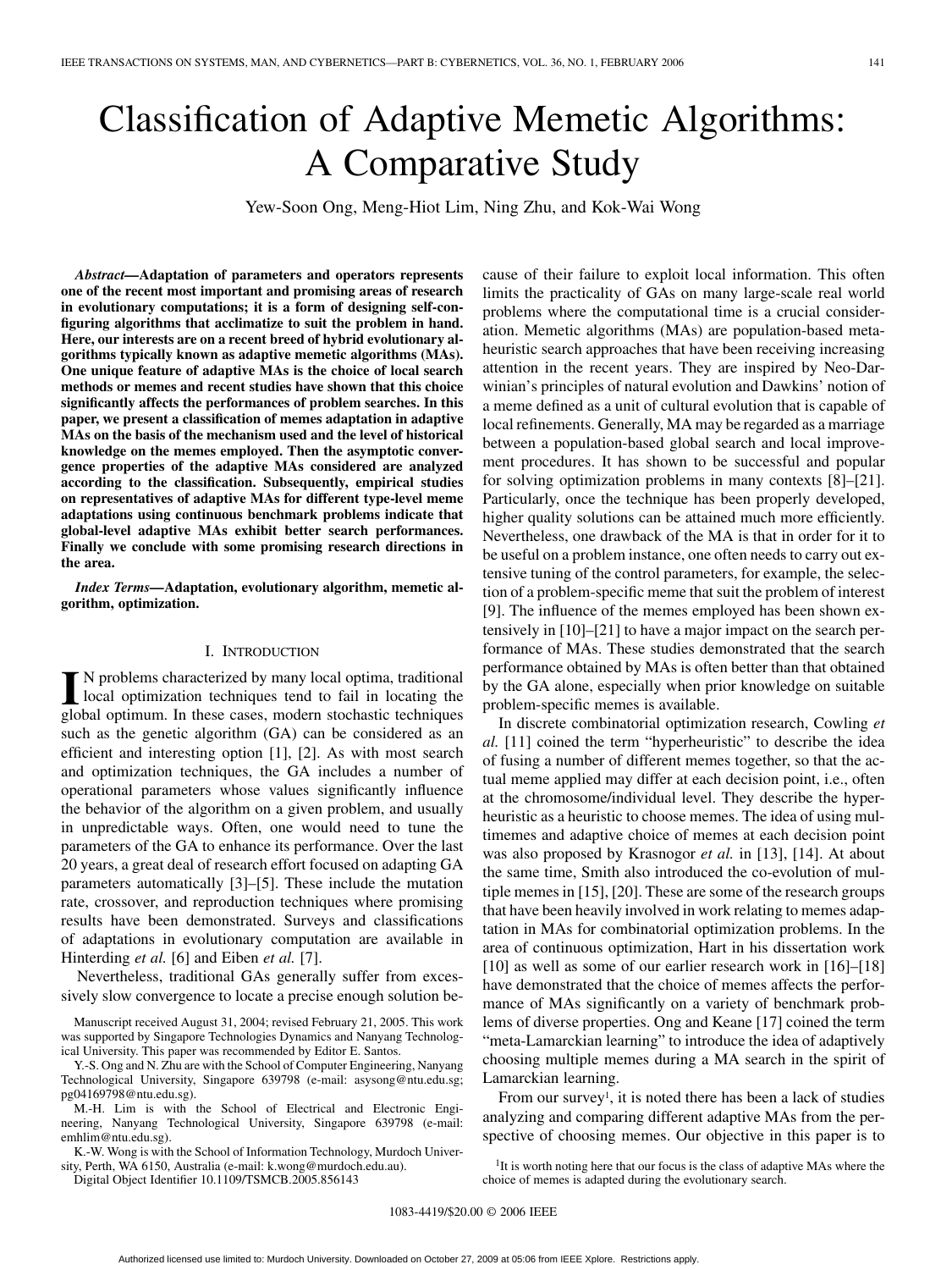|       | <b>Procedure::Canonical MA</b>                                                                |
|-------|-----------------------------------------------------------------------------------------------|
| Begin |                                                                                               |
|       | <b>Initialize:</b> Generate an initial GA population.                                         |
|       | <b>While</b> (Stopping conditions are not satisfied)                                          |
|       | <b>Evaluate</b> all individuals in the population                                             |
|       | For each individual in the population                                                         |
|       | Proceed with local improvement and replace the genotype and/or phenotype in<br>$\bullet$      |
|       | the population with the improved solution depending on Lamarckian or                          |
|       | Baldwinian Learning.                                                                          |
|       | <b>End For</b>                                                                                |
|       | Apply standard GA operators to create a new population; <i>i.e.</i> , crossover, mutation and |
|       | selection.                                                                                    |
|       | <b>End While</b>                                                                              |
| End   |                                                                                               |

Fig. 1. Canonical MA pseudocode.

summarize the state-of-art in the adaptation of choice of memes in general nonlinear optimization. In particular, we conduct a classification on adapting the choice of memes in MAs based on the mechanism and the level of historical knowledge used. It is worth noting that such a classification would be informative to the evolutionary computation community since researchers use the terms "meta-Lamarckian learning", "hyperheuristic", and "multimemes" arbitrarily when referring to memes adaptation in adaptive MAs. Based on the resultant classification, we conduct a systematic study on the adaptive MAs for different type-level adaptations in the taxonomy using continuous benchmark problems of diverse properties. Last but not least, we hope that the classification and results presented here will help promote greater research in adaptive MAs and assist in identifying new research directions.

This paper is organized in the following manner. Section II presents the recent development of adaptive MAs in general nonlinear optimization. The proposed taxonomy or classification for adaptive MAs is then presented in Section III. Section IV presents the analyses on global convergence properties of adaptive MAs by means of Finite Markov chain. Section V summarizes the empirical studies on the assortment of adaptations using a variety of continuous parametric benchmark test functions. Finally, Section VI concludes this paper with some future research directions.

## II. ADAPTIVE MAS FOR GENERAL NONLINEAR OPTIMIZATION

Optimization theory [[22\]](#page-10-0) is the study of the mathematical properties of optimization problems and the analysis of algorithms for their solutions. It deals with the problem of minimizing or maximizing a mathematical model of an objective function such as cost, fuel consumption, etc., subject to a set of constraints. In particular, we consider the general nonlinear programming problem of the form:

- a target objective function  $f(x)$  to be minimized or maximized;
- a set of variables,  $x, x_{\text{low}} \leq x \leq x_{\text{up}}$ , which affect the value of the objective function, where  $x_{\text{low}}$  and  $x_{\text{up}}$  are the lower and upper bounds, respectively;
- a set of equality/inequality constraints  $g_w(x)$  that allows the unknowns to take on certain values but exclude others. For example, the constraints may take the form of  $g_w(x) \leq 0$ , for  $w = 1, \ldots, b$ , where b is the number of constraints.

# *A. Memetic Algorithms (MAs)*

A GA is a computational model that mimics the biological evolution, whereas a MA, in contrast mimics culture evolution [[23\]](#page-10-0). It can be thought of as units of information that are replicated while people exchange ideas. In a MA, a population consists solely of local optimum solutions. The basic steps of a canonical MA for general nonlinear optimization based on the GA can be outlined in Fig. 1.

# *B. Adaptive MAs*

One unique feature of the adaptive MAs we consider here is the use of multiple memes in the search and the decision on which meme to apply on an individual is made dynamically. This form of adaptive MAs promotes both cooperation and competition among various problem-specific memes and favors neighborhood structures containing high quality solutions that may be arrived at low computational efforts. The adaptive MAs can be outlined in Fig. 2. In the first step, the GA population may be initialized either randomly or using design of experiments technique such as Latin hypercube sampling [[24\]](#page-10-0). Subsequently, for each individual in the population, a meme is selected from a pool of memes considered in the search to conduct the local improvements. Different strategies may be employed to facilitate the decision making process [[11\]](#page-10-0)–[\[20](#page-10-0)]. For example, one may reward a meme based on its ability to perform local improvement and use this as a metric in the selection process [[11\]](#page-10-0), [\[12](#page-10-0)], [[16\]](#page-10-0)–[[19](#page-10-0)]. After local improvement, the genotypes and/or phenotypes in the original population are replaced with the improved solution depending on the learning mechanism, i.e., Lamarckian or Baldwinian learning. Standard GA operators are then used to form the next population.

*1) Hyperheuristic Adaptive MAs:* In the context of combinatorial optimization, Cowling *et al.* [\[11](#page-10-0)] introduced the term "hyperheuristic" as a strategy that manages the choice of which meme should be applied at any given time, depending upon the characteristics of the memes and the region of the solution space currently under exploration. With hyperheuristic, multiple memes were considered in the evolution search. In their work, three different categories of hyperheuristics have been demonstrated for scheduling problems, namely: 1) random; 2) greedy; and 3) choice-function [\[11](#page-10-0)], [\[12](#page-10-0)], [[19\]](#page-10-0).

Under the random category [\[11](#page-10-0)], the first is *Simplerandom*. Here, a meme is selected randomly at each decision point. It is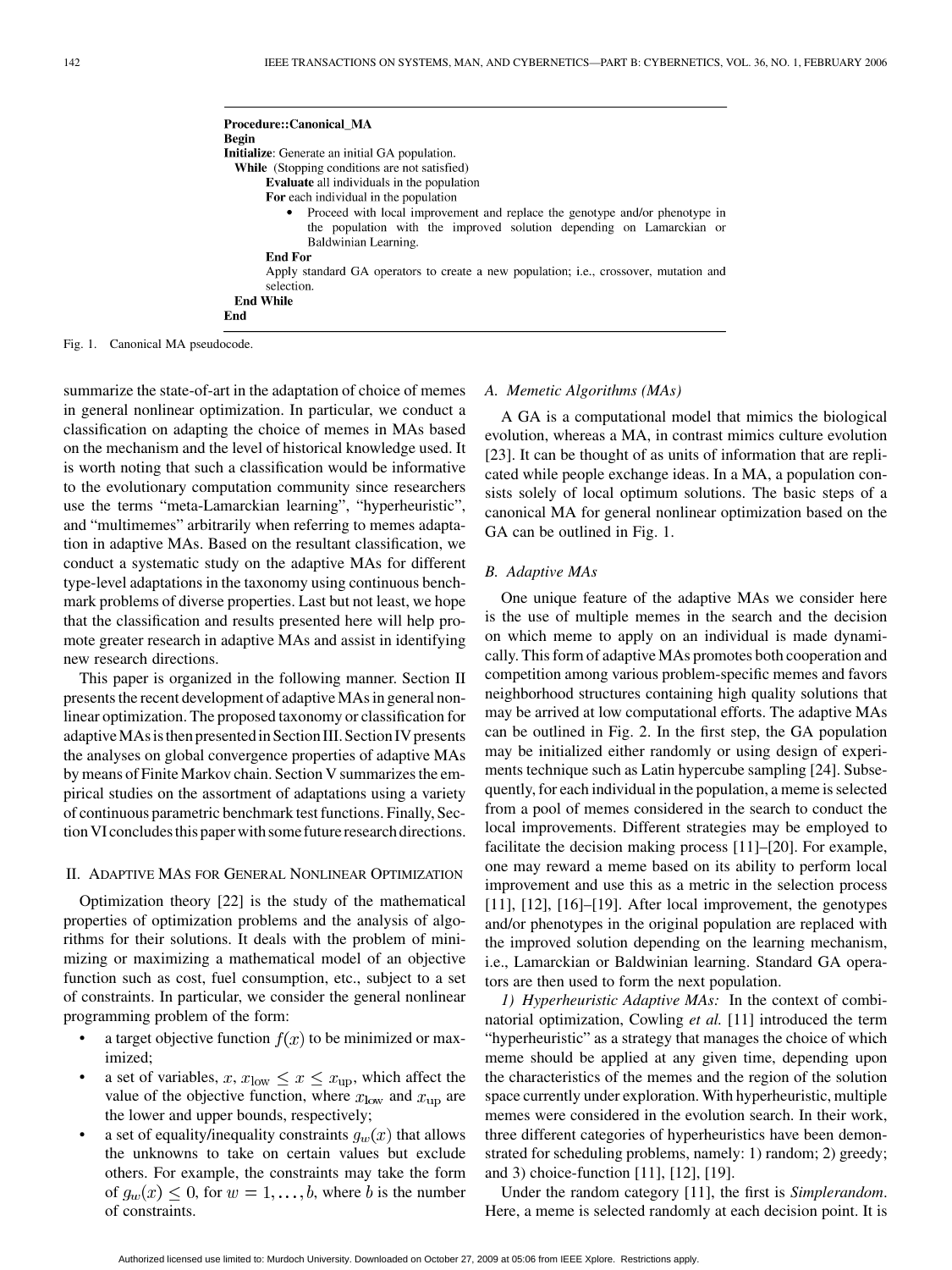| Procedure::Memes_adaptation_in_adaptive_MA<br>Begin                                                                                                                                  |
|--------------------------------------------------------------------------------------------------------------------------------------------------------------------------------------|
| <b>Initialize:</b> Generate an initial GA population                                                                                                                                 |
| While (Stopping conditions are not satisfied)                                                                                                                                        |
| <b>Evaluate</b> all individuals in the population                                                                                                                                    |
| For each individual in the population                                                                                                                                                |
| Select suitable memes.<br>$\bullet$                                                                                                                                                  |
| Proceed with local improvement and replace the genotype and/or phenotype in<br>$\bullet$<br>the population with the improved solution based on Lamarckian or Baldwinian<br>learning. |
| <b>End For</b>                                                                                                                                                                       |
| Apply standard GA operators to create a new population; i.e., crossover, mutation and<br>selection.                                                                                  |
| <b>End While</b>                                                                                                                                                                     |
| End                                                                                                                                                                                  |

Fig. 2. General framework of memes adaptation in adaptive MAs.

purely stochastic in nature, and the probability of choosing each meme is kept constant throughout the search. This strategy may be regarded as a datum with which other selection strategies may be compared. In *Randomdescent*, initially the choice of memes is decided randomly. Subsequently, this same meme is used repeatedly until no further local improvements can be found. This same process then repeats to consider all the other memes. *Randompermdescent* is similar to the *Randomdescent* strategy except that a random permutation of memes  $M_1, M_2, \ldots, M_n$  is fixed in advance, and when the application of a meme does not result in any improvement, the next meme in the permutation is used.

Unlike the random category, the greedy category [[11\]](#page-10-0) resembles a brute force technique that experiments with every meme on each individual and chooses the meme that result in the biggest improvement. Since it is a brute-force method, the drawback of greedy hyperheuristic is clearly the high computational cost.

In their choice-function category [\[11](#page-10-0)], [\[12](#page-10-0)], choice function incorporating multiple metrics of goodness is used to assess how effective a meme is, based upon the current state of knowledge about the region of the solution space under exploration. The choice function  $F$  proposed in [\[11](#page-10-0)], [\[12](#page-10-0)] is composed of three components. The first component represented by  $f_1$  reflects the recent improvement made by a meme and expresses the idea that if a meme has recently performed well, it is likely to continue to be effective. The second component  $f_2$  describes the improvement contributed by the consecutive pairs of memes, and the last component  $f_3$  records the period elapsed since a meme was last used. Five strategies were introduced for the hyperheuristics, choice-function category [[11\]](#page-10-0), [[12\]](#page-10-0). In the *Straightchoice* strategy, the meme that yields the best  $F$  value is chosen at each decision point. In the second strategy, *Rankedchoice*, memes are ranked according to  $F$ , and the top ranking memes are experimented individually, and only the meme that yields the largest improvement proceeds with Lamarckian learning. In the *Roulettechoice* strategy, a meme  $M_e$  is chosen with probability relative to the overall improvement, i.e.,  $(F(M_e)/\sum_{e=1}^{\eta} F(M_e))$ ,  $\eta$  is the total memes considered. The *Decompchoice* strategy considers each component in  $F$ , i.e.,  $f_1$ ,  $f_2$  and  $f_3$ , individually. In particular, the strategy experiments with each of the meme and records the best local improvement based on  $f_1$ ,  $f_2$ ,  $f_3$  and F individually. Subsequently, the meme that results in the best improvement among those identified is used. This implies that up to four memes will be individually tested in the case when all the highest ranked performing memes are different for  $f_1, f_2, f_3$ and  $F$ . Alternatively, using the choice function, a tabu-list created may also be used to narrow down the choice of memes at each decision point [[19\]](#page-10-0). This is labeled here as the *Tabu-search* strategy.

*2) Multimemes and Co-Evolving MAs:* Krasnogor also proposed a simple inheritance mechanism for discrete combinatorial search [[13\]](#page-10-0), [[14\]](#page-10-0). Each individual is represented and composed by its genetic material and memetic material. The memetic material encoded into its genetic part specifies the meme that will be used to perform local search in the neighborhood of the solution. Smith also worked on co-evolving memetic algorithms that use similar mechanisms to govern the choice of memes represented in the form of rules [[15\]](#page-10-0), [\[20](#page-10-0)]. These are forms of self-adaptive MA that evolves simultaneously the genetic material and the choice of memes during the search. A simple vertical inheritance mechanism, as used in general self-adaptive GAs and evolutionary strategies is shown to provide a robust adaptation of behavior [[13\]](#page-10-0), [[14\]](#page-10-0). The multimemes algorithm with simple inheritance mechanism is outlined in Fig. 3.

*3) Meta-Lamarckian Learning:* In continuous nonlinear function optimization, Ong and Keane [\[17](#page-10-0)] studied the meta-Lamarckian learning on a range of benchmark problems of diverse properties. Since the study on using multiple memes in a MA search concentrated on Lamarckian learning, it was termed as meta-Lamarckian learning [[17\]](#page-10-0). The main motivation of the work was to facilitate competition and cooperation among the multiple memes employed in the memetic search so as to solve a problem with greater effectiveness and efficiency. A *Basic meta-Lamarckian learning* strategy was proposed as the baseline algorithm that forms a datum that other meta-Lamarckian learning strategies may be compared. This is similar to the *Simplerandom* proposed in hyperheuristic where no adaptation has been used. It has the advantage of at least giving all the available memes being considered a chance to improve each chromosome throughout the MA search.

Further, two adaptive strategies were investigated in [\[16](#page-10-0)], [\[17](#page-10-0)]. The rationale behind the *Sub-problem Decomposition* strategy was to decompose the original search problem cost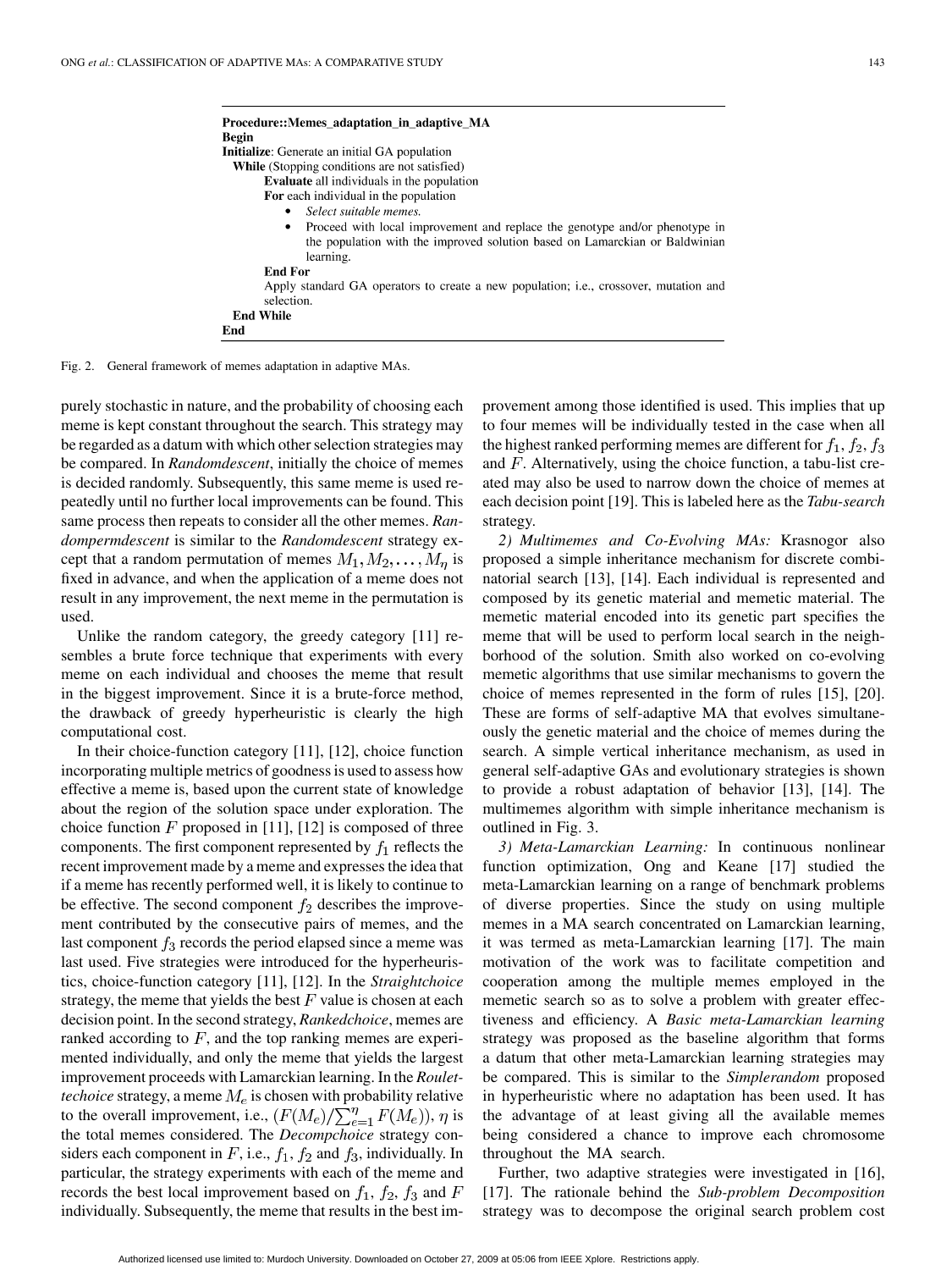| Procedure::Simple Inheritance Mechanism<br>Begin                                        |
|-----------------------------------------------------------------------------------------|
| Replace the meme of individual with a randomly selected meme according to the specified |
| innovation rate.<br>Select 2 parent chromosomes:                                        |
| If (both parents have the same meme)                                                    |
| Pass common meme to the offspring.                                                      |
| <b>Else-if</b> (parents1.fitness $==$ parents2.fitness)                                 |
| Randomly select one of the two attached memes to the offspring.                         |
| <b>Else-if</b> (parents1.fitness $>$ parents2.fitness)                                  |
| Pass parent meme to the offspring.                                                      |
| <b>Else</b> /* (parents2.fitness < parents1.fitness) */                                 |
| Pass parent2 meme to the offspring.                                                     |
| End                                                                                     |

Fig. 3. Simple inheritance mechanism pseudocode.

Procedure::Sub-problem\_Decomposition **Begin** If (GA Generation  $\lt g$ ) Generate a random number between 1 and meme pool size. Select the meme corresponding to the number. Create/update database. Else Locate  $k$  chromosomes nearest to  $p$  in database  $P$  using simple Euclidean measures, i.e.,  $P_k \Rightarrow \left\{ k \min_{p_i \in P} \|\hat{p} - p_j\| \right\}$ Find the average fitness of each member of the reduced meme pool based on  $P_k$ . Select the meme with the maximum average fitness. Update database. End

Fig. 4. Outline of subproblem decomposition strategy.

|       | <b>Procedure::Biased Roulette Wheel</b>                                            |
|-------|------------------------------------------------------------------------------------|
| Begin |                                                                                    |
|       | If (Training Stage)                                                                |
|       | Ensure each meme is given one chance to participate in a random order.             |
|       | Update meme's global fitness.<br>٠                                                 |
| Else  |                                                                                    |
|       | Sum the fitness of each member of the meme pool.<br>٠                              |
|       | Determine the normalized relative fitness of each member of the meme pool.         |
|       | Assign space on roulette wheel proportional to meme's fitness.                     |
|       | Generate a random number between 0 and 1 and select the corresponding memoral<br>٠ |
|       | Update meme's global fitness.<br>٠                                                 |
| End   |                                                                                    |

Fig. 5. Outline of *Biased Roulette Wheel* strategy.

surface, which is often large and complex, into many sub-partitions dynamically, and attempts to choose the most competitive meme for each sub-partition. To choose a suitable meme at each decision point, the strategy gathers knowledge about the ability of the memes to search on a particular region of the search space from a database of past experiences archived during the initial EA search. The memes identified then form the candidate memes that will compete, based on their rewards, to decide on which meme will proceed with the local improvement. In this manner, it was shown that the strategy proposed creates opportunities for joint operations between different memes in solving the problem as a whole, because the diverse memes help to improve the overall population based on their areas of specialization. Hence, *Sub-problem Decomposition* promotes both cooperation and competition among the memes in the memetic search. On the other hand, the *Biased Roulette Wheel* strategy [\[17](#page-10-0)] is similar to the *Roulettechoice* [\[11](#page-10-0)]. Nevertheless, they do differ in the choice functions used. The pseudo-codes for these two strategies are outlined in Figs. 4 and 5.

#### III. CLASSIFICATION OF ADAPTIVE MAS

In this section, a classification of memes adaptation in adaptive MAs is presented. This classification is based on the mechanism of adaptation (adaptation type) [\[6](#page-10-0)], [\[7](#page-10-0)] and on which level the historical knowledge of the memes is used (adaptation level) in adapting the choice of memes in adaptive MAs. It is orthogonal and encompasses diverse forms of memes adaptation in adaptive MAs. The taxonomy on existing strategies of adaptive MAs based on adaptation type and level is depicted in Table I.

## *A. Adaptation Type*

The classification of the adaptation type is made on the basis of the mechanism of the adaptation used in the choice of memes.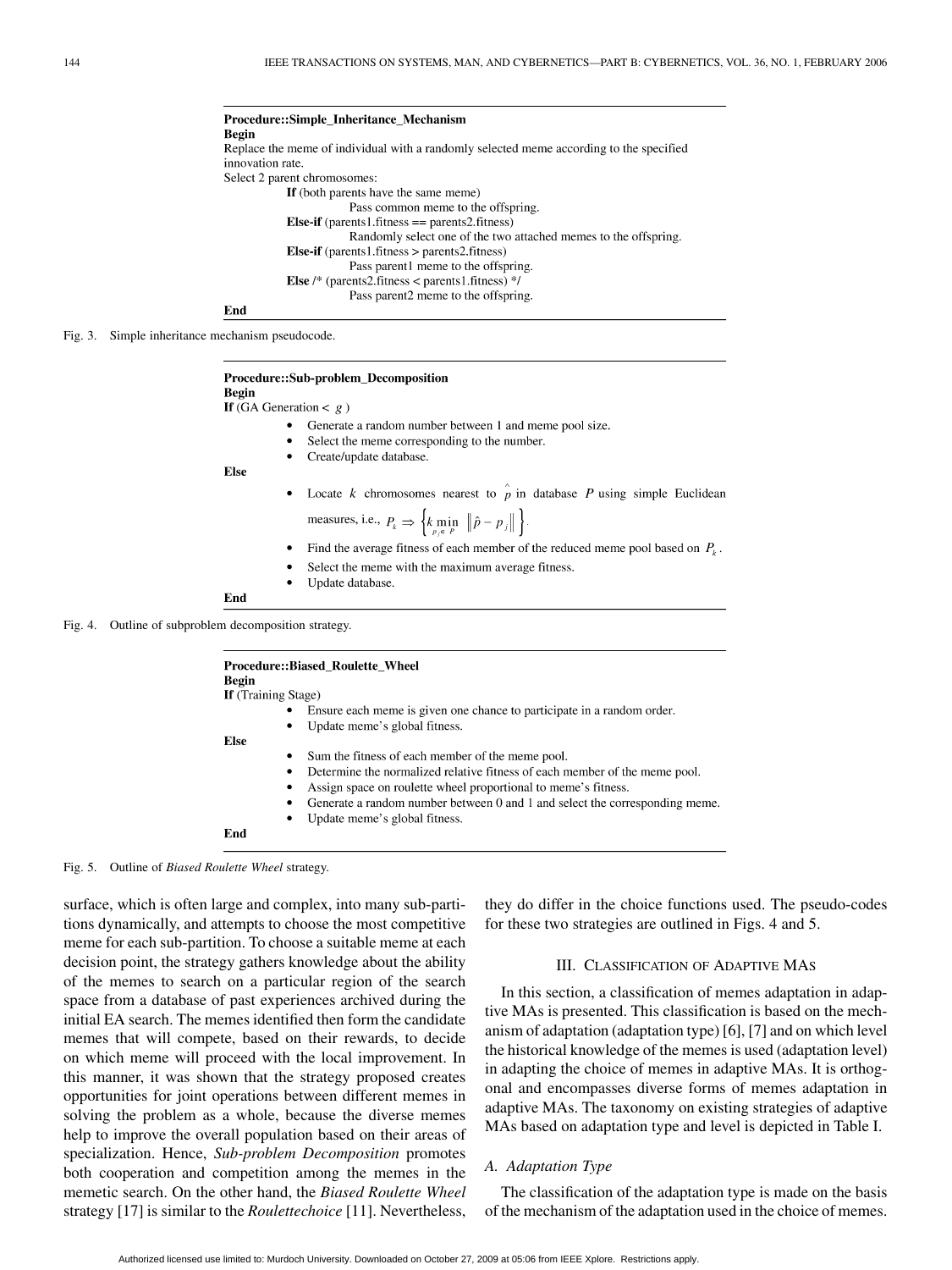TABLE I A CLASSIFICATION OF MEMES ADAPTATION IN ADAPTIVE MAS

| <b>Adaptive Type</b> |                                                 | <b>Adaptive Level</b>                                  |                                         |                                                                                                         |  |  |  |  |
|----------------------|-------------------------------------------------|--------------------------------------------------------|-----------------------------------------|---------------------------------------------------------------------------------------------------------|--|--|--|--|
|                      |                                                 | External                                               | Local                                   | Global                                                                                                  |  |  |  |  |
| <b>Static</b>        |                                                 | Basic meta-<br>Lamarckian<br>learning/<br>Simplerandom |                                         |                                                                                                         |  |  |  |  |
| <b>Adaptive</b>      | <i><b>Oualitative</b></i><br><b>Adaptation</b>  |                                                        | Randomdescent /<br>Randompermdescent    | Tabu-search                                                                                             |  |  |  |  |
|                      | <i><b>Ouantitative</b></i><br><b>Adaptation</b> |                                                        | Sub-Problem<br>Decomposition/<br>Greedy | Straightchoice/<br>Rankedchoice/<br>Roulettechoice/<br>Decompchoice/<br><b>Biased Roulette</b><br>Wheel |  |  |  |  |
|                      | Self-Adaptive                                   |                                                        | Multi-memes/<br>Co-evolution MA         |                                                                                                         |  |  |  |  |

Shaded region indicates that the type/level adaptive MAs do not exist in our classification.

In particular, attention is paid to the issue of whether or not a feedback from the adaptive MAs is used and how it is used. Here, feedback is defined as the improvement attained by the chosen meme on the chromosome searched.

*1) Static:* When no form of feedback is used during the evolutionary search, it is considered as a static type adaptation. The *Basic meta-Lamarckian learning* strategy for meme selection [\[17](#page-10-0)], or *Simplerandom* strategy [[11\]](#page-10-0), are simple random walk over the available memes every time a chromosome is to be locally improved. Since it does not make use of any feedback from the search, it is a form of static adaptation strategy in adaptive MAs.

*2) Adaptive:* Adaptive dynamic adaptation takes place when feedback from the MA search influences the choice of memes at each decision point. Here, we divided adaptive dynamic adaptation into qualitative or quantitative adaptation.

In qualitative adaptation, the exact value of the feedback is of little importance. Instead, the quality of a meme is sufficient. As long as the present meme generates improvement in the local learning process, it remains employed in the next decision point. Otherwise, a new meme is chosen and the process repeats until the stopping criteria are met. The *Randomdescent, Randompermdescent* and *Tabu-search* strategies [\[11](#page-10-0)], [[19\]](#page-10-0) are forms of qualitative adaptation.

On the other hand, the *Greedy, Straightchoice, Rankedchoice, Roulettechoice, Decompchoice, Biased Roulette Wheel*, and *Sub-Problem Decomposition* strategies [\[11](#page-10-0)], [\[17](#page-10-0)] rely on the quantitative value of the feedback obtained on each individual's culture evolution to decide on the choice of memes. They are thus considered as forms of quantitative adaptation.

*3) Self-Adaptive:* Self-adaptive type adaptation employs the idea of evolution to implement the self-adaptation of memes. Naturally, both *multimemes* [[13\]](#page-10-0), [\[14](#page-10-0)] and *co-evolution MAs*[[15\]](#page-10-0), [[20\]](#page-10-0) are forms of self-adaptive adaptation as the memetic representation of the memes is coded as part of the individual and undergoes standard evolution.

## *B. Adaptation Level*

The adaptation level refers to the level of historical knowledge of the memes that are employed in the choice of memes. Here, the level of historical knowledge means the extent of past knowledge about the memes. The adaptive level is further divided into external, local, and global.

*1) External:* External-level adaptation refers to the case where no online knowledge about the memes is involved in the choice of memes. In many real world applications, the pool of problem-specific memes is usually selected from past experiences of human experts. This is a formalization of the knowledge that domain experts possess about the behavior of the memes and the optimization problem in general. *Basic meta-Lamarckian learning* or *Simplerandom* strategies [\[11](#page-10-0)], [\[17](#page-10-0)] are classified as forms of external adaptive level since they make use of external knowledge from past experiences.

*2) Local:* In local-level adaptation, the decision making process on choice of memes involves simply on parts of the historical knowledge. The *Greedy, Randomdescent*, and *Randompermdescent* strategies [[11\]](#page-10-0) make decisions based on the improvement obtained in the present or immediate preceding culture evolution; hence, they are strategies categorized under local adaptive level. Nevertheless, it is worth noting that global-level adaptation may be easily derived when one considers all previously searched chromosomes.

The *Sub-Problem Decomposition* strategy, *multimemes*, and *Co-evolution MA*[\[13\]](#page-10-0), [\[17](#page-10-0)] selects a meme based on the knowledge gained from only the  $k$  nearest individuals or parents among all that were searched previously. Hence, they are also considered as strategies that practice local-level adaptations.

*3) Global:* Global-level adaptation takes place if the complete historical knowledge is used to decide on the choice of memes. *Straightchoice, Rankedchoice, Roulettechoice,* and *Decompchoice*, *Biased Roulette Wheel,* and *Tabu-search* [[11\]](#page-10-0), [\[17](#page-10-0)], [\[19](#page-10-0)] strategies are classified as forms of adaptations at the global adaptive level since they make complete use of historical knowledge on the memes when deciding which memes to opt for.

#### IV. CONVERGENCE ANALYSIS OF ADAPTIVE MAS

In this section, we analyze the global convergence properties of adaptive MAs according to their level of adaptations described in Section III, i.e., External, Local or Global, using the theory of Markov chain and extending from previous efforts on convergence analysis of genetic algorithms [[25\]](#page-10-0)–[\[29](#page-10-0)].

#### *A. Finite Markov Chain*

The Markov chain is a popular theory among the EA community as it offers an appropriate framework for analyzing discrete-time stochastic process. To begin, we outline some basic definitions of Markov chain that are used in the analysis on global convergence properties of adaptive MAs [[30\]](#page-10-0).

*Definition 1:* If the transition probability  $p_{ij}(\cdot)$  is independent of time, i.e.,  $p_{ij}(t_1) = p_{ij}(t_2)$  for all  $i, j \in S$  and  $t_1, t_2 \in S$  $\{0, 1, 2, \ldots\}$ , the Markov chain is said to be homogeneous over the finite state space  $S$ .

*Definition 2:* A Markov chain is called irreducible if for all pairs of states  $i, j \in S$  there exists an integer t such that  $p_{ij}^t > 0$ . finite irreducible chains are always recurrent.

*Definition 3:* An irreducible chain is called aperiodic if for all pairs of states  $i, j \in S$  there is an integer  $t_{ij}$  such that for all  $t > t_{ij}$ , the probability  $p_{ij}^t > 0$ .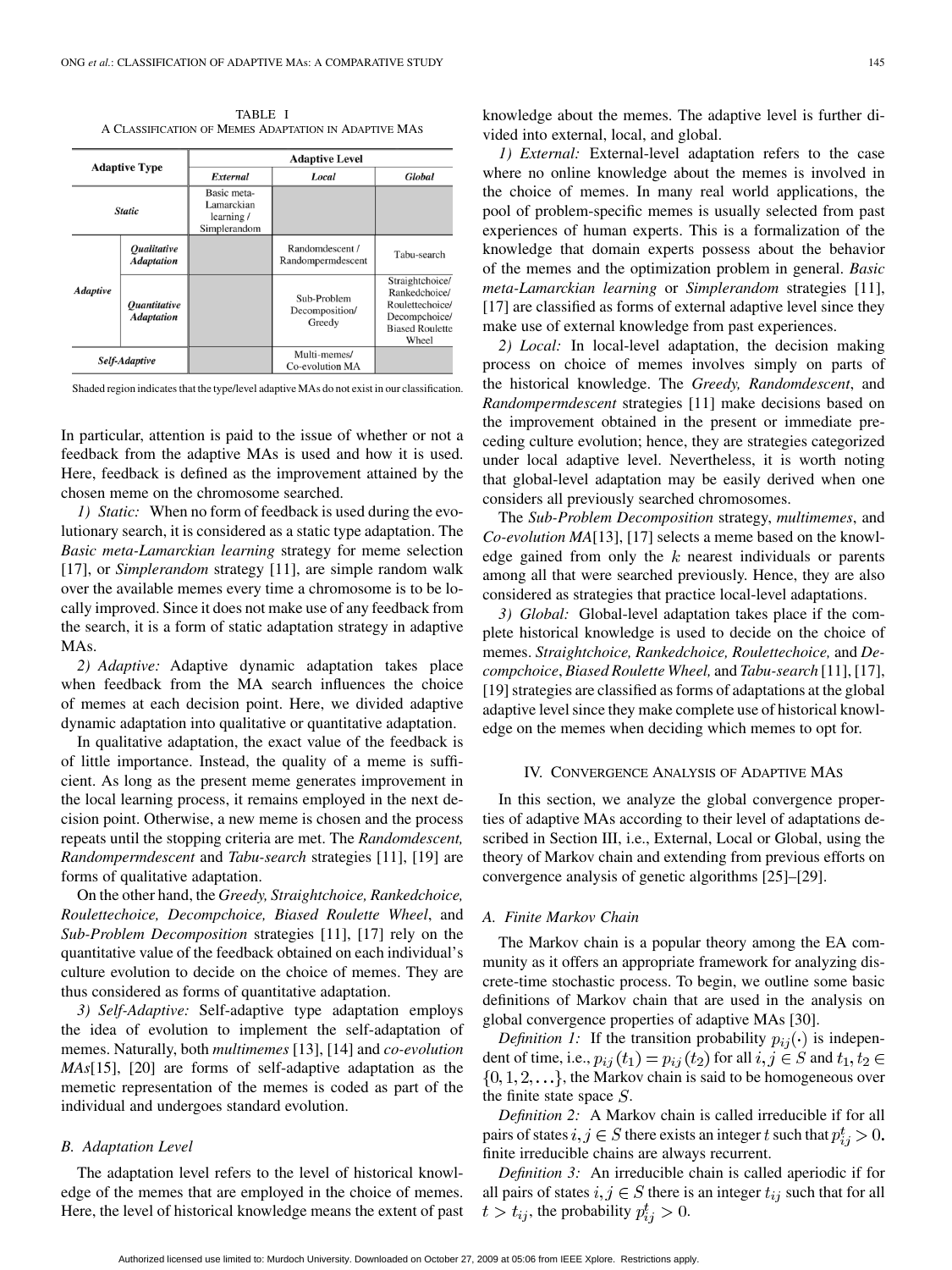## *B. Markov Chain Analysis of Adaptive MAs*

To model an adaptive MA, we define the states of a Markov chain. Let  $S$  be the collection of length  $l$  binary strings. Hence the number of possible strings r is  $2^l$ . If n is the size of the population pool, it is possible to show that  $N$ , the total number of population pools or the number of Markov states, can be defined

by  $N = \begin{bmatrix} 1 & 1 \\ 1 & 1 \end{bmatrix}$  in the adaptive MA.

Further, we model the adaptive MA as a discrete-time Markov chain  $\{X^{(t)}\}\ (t=0,1,2,...),$  with a finite state space  $S=$  $\{S_1, S_2, \ldots, S_N\}$ , and the step transition matrix  $P(t)$  where

$$
p_{ij}^{(t)} = \Pr\left\{X^{(t)} = S_j \middle| X^{(t-1)} = S_i\right\}, \quad i, j = 1, \dots N \tag{1}
$$

and initial probability distribution

$$
v_i^{(0)} = \Pr\left\{X^{(0)} = S_i\right\},
$$
  

$$
v_i^{(0)} \ge 0, \quad \sum_{i=1}^N v_i^{(0)} = 1 \quad i = 1, 2, ..., N. \tag{2}
$$

The probabilistic changes in the adaptive MA population due to the evolutionary operators may be modeled using stochastic matrices  $P_c$ ,  $P_m$  and  $P_s$  representing the crossover, mutation, and selection operations, respectively. Besides the standard evolutionary operators, the adaptive MA will also refine each individual using different memes at each decision point. We model this process of local improvement as a  $N \times N$  transition matrix  $P_l$ , which represents the state transition matrix of each individual that undergoes Lamarckian learning. This indicates that  $P_l$  has at least one positive entry in each row.

On the whole, the process of adaptive MAs is then modeled as a single transition matrix **P** of size  $N \times N$  given by

$$
\mathbf{P} = \mathbf{P}_l \mathbf{P}_c \mathbf{P}_m \mathbf{P}_s \tag{3}
$$

where transition matrix  $P$  incorporates all adaptive MA operators which includes crossover, mutation, fitness-proportional selection and the Lamarckian learning mechanisms. In (3), transition matrices  $P_c$ ,  $P_m$ ,  $P_s$  are independent of time. In contrast,  $P_l$  may be dependent or independent of time, depending on the adaptive MA strategies considered.

We begin with local-level adaptive MAs, particularly the *Randomdescent, Randompermdescent,* and *Sub-Problem Decomposition* strategies. Since the choice of meme is made based on the immediate preceding or neighboring culture evolution,  $P_l$  is dependent of time and varies for each decision point. Hence, this form of adaptive MAs may not possess any global convergence guarantee.

On the other hand, since the choice of meme in the *Basic meta-Lamarckian* strategy is randowm while the *Greedy* strategy judges all options of memes experimentally and always selects the best among them, the transition matrix  $P_l$  is clearly time homogeneous or independent of time. In addition, strategies considered in the global-level adaptive MAs also converge with a probability of one [\[28](#page-10-0)]. When  $t \to \infty$ , it is feasible to assume the probability that the most suitable meme is selected tends to 1, i.e.,  $\lim_{t\to\infty} P_l^t$  converges to a constant matrix.

*Theorem 1:* This kind of adaptive MAs is irreducible and aperiodic.

*Proof:* We know that  $P_cP_mP_s$  is positive as shown in [[26\]](#page-10-0). Further, from the properties of  $P_l$ , it can be easily shown that  $P_l P_c P_m P_s$  is positive, i.e., since  $P_l$  has at least one positive entry in each row and  $\mathbf{A} = \mathbf{P}_c \mathbf{P}_m \mathbf{P}_s$  is positive,  $\mathbf{P} = \mathbf{P}_l \mathbf{A}$ is also strictly positive. Hence it is irreducible and aperiodic.

*Theorem 2:* There are only positive recurrent states in this kind of adaptive MAs.

*Proof:* The entire state space is a closed (ergodic) set because the Markov chain is irreducible. Hence, the Markov chain must be composed of only positive recurrent states.

*Theorem 3:* This kind of adaptive MAs possesses the property of global convergence.

*Proof:* Suppose  $S_{opt} \subset S$ ,  $S_{opt}$  being the set of states containing the global optima. Because it is irreducible, aperiodic and positive recurrent, as  $t \to \infty$  the probability that all the points in the search space will be visited at least once, approaches 1. Let  $i^*$  refers to the fittest individual in the evolutionary search process. So, whatever the initial distribution is, it must happen such that  $\lim_{t\to\infty} \Pr\{i^* \in S_{\text{opt}}\} = 1$ . Further, since the fittest solution is always tracked in practice, it extends from [[26\]](#page-10-0) that the search converges globally using an *elitist selection* mechanism.

#### V. EMPIRICAL STUDY ON BENCHMARKING PROBLEMS

In this section, we present an empirical study on the various adaptive MA strategies. In particular, the representative strategies from each category of adaptive MAs as depicted in Table I, are compared with the canonical MAs. These adaptive MA strategies include the following.

- 1) External-Static: Basic meta-Lamarckian learning.
- 2) Local-Qualitative: Randomdescent, Randompermdescent.
- 3) Global-Qualitative: Tabu-search.
- 4) Global-Quantitative: Straightchoice, Roulettechoice.
- 5) Local-Quantitative: Sub-Problem Decomposition.
- 6) Local-Self-adaptive: multimemes.

For the sake of brevity, these strategies are abbreviated in this section as S-E, QL1-L, QL2-L, QL3-G, QN1-G, QN2-G, QN3-L, S-L, respectively. Further, considering that most existing efforts on adaptive MAs have been on combinatorial optimization problems, the emphasis here is placed on continuous benchmark optimization problems.

## *A. Benchmark Problems for Function Optimization*

Five commonly used continuous benchmark test functions are employed in this study [[17\]](#page-10-0), [[31\]](#page-10-0), [\[32](#page-10-0)]. They have diverse properties in term of epistasis, multimodality, discontinuity, and constraint, as summarized in Table II.

## *B. Memes for Function Optimization*

Various memes from the OPTIONS optimization package [[33\]](#page-10-0) were employed in the empirical studies. They consist of a variety of optimization methods from the Schwefel libraries [[34\]](#page-10-0) and a few others in the literature [[35\]](#page-10-0)–[[40\]](#page-10-0). The eight memes used here are representatives of second, first, and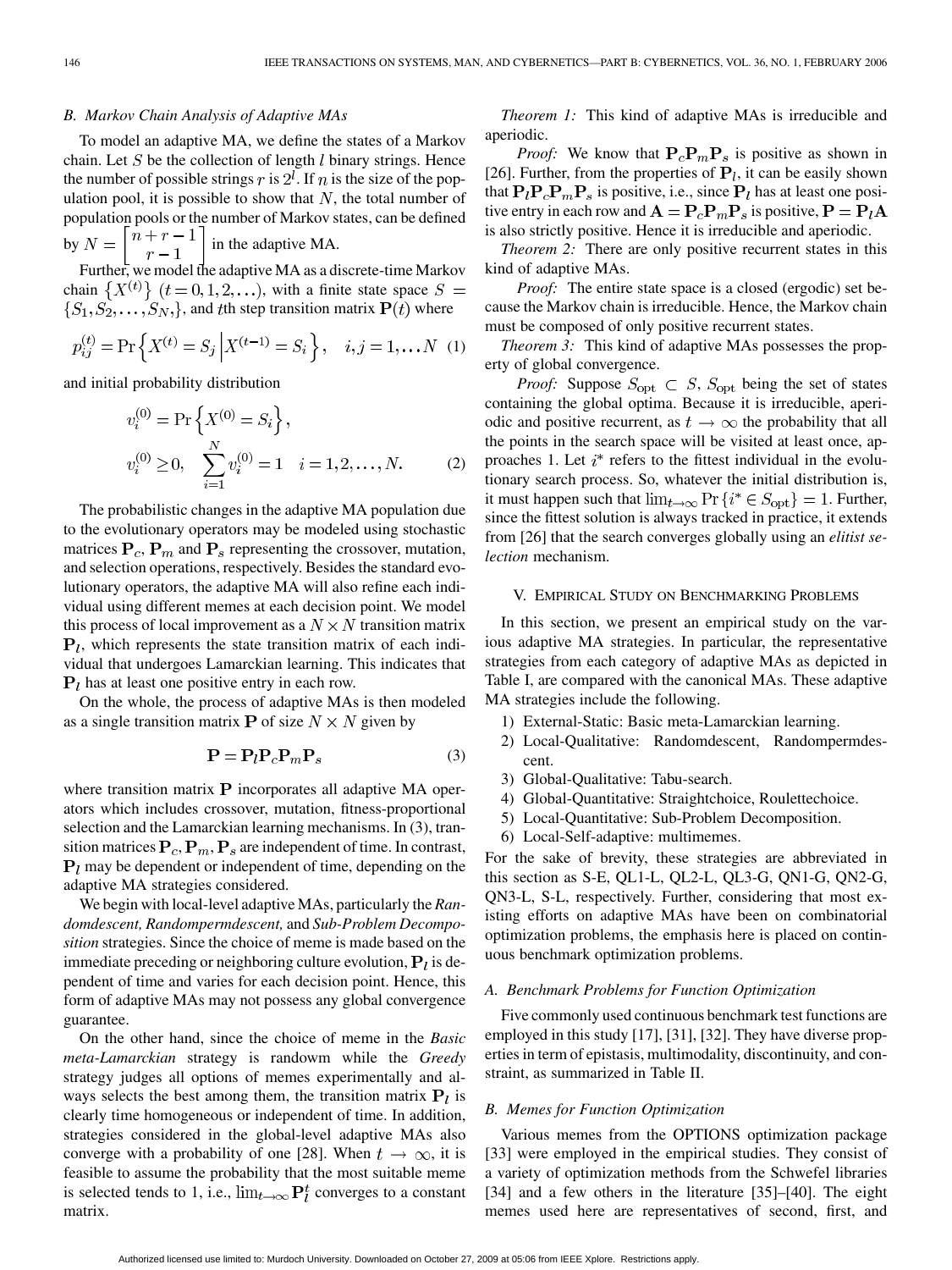| <b>Benchmark Test</b>                                                                                                                                     | Range                   |                      | Global  |                 |         |           |
|-----------------------------------------------------------------------------------------------------------------------------------------------------------|-------------------------|----------------------|---------|-----------------|---------|-----------|
| <b>Functions</b>                                                                                                                                          | of $x_a$                | $Epi^*$ <sup>1</sup> | $Mul*2$ | $Disc^{\ast 3}$ | $Con*4$ | Optimum   |
| $\mathbf{F}_{\text{Bump}} = \frac{abs \left[ \sum_{a=1}^{d} cos^{4}(x_{a}) - 2 \prod_{a=1}^{d} cos^{2}(x_{a}) \right]}{\sqrt{\sum_{a=1}^{d} ax_{a}^{2}}}$ | $[0, 10]^{20}$          | high                 | high    | none            | yes     | $~1$ 0.81 |
| $\prod_{a}^{a} x_{a} > 0.75$ and $\sum_{a}^{d} x_{a} < 15d/2$                                                                                             |                         |                      |         |                 |         |           |
| $F_{\text{Griewank}} = 1 + \sum_{\alpha=1}^{d} \frac{x_{\alpha}^{2}}{4000} - \prod_{\alpha=1}^{d} \cos(\frac{x_{\alpha}}{\sqrt{a}})$                      | $[-600,$<br>$6001^{10}$ | weak                 | high    | none            | no      | 0.0       |
| $F_{\text{Rastrigin}} = 20d + \sum_{a}^{\infty} (x_a^2 - 20 \times \cos(2\pi x_a))$                                                                       | $[-5.12, 5.12]^{20}$    | none                 | high    | none            | no      | 0.0       |
| $F_{\text{sphere}} = \sum_{a=1}^{a} x_a^2$                                                                                                                | $[-5.12, 5.12]^{30}$    | none                 | none    | none            | no      | 0.0       |
| $F_{\text{Step}} = 6d + \sum x_a$<br>$a=$                                                                                                                 | $[-5.12, 5.12]$         | none                 | weak    | high            | no      | 0.0       |

TABLE II CLASSES OF BENCHMARK TEST FUNCTIONS CONSIDERED. \*1: EPISTASIS, \*2: MULTIMODALITY, \*3: DISCONTINUITY, \*4: CONSTRAINT

TABLE III LIST OF MEMES OR LOCAL SEARCH METHODS CONSIDERED

| <b>Abbreviations</b> | <b>Memes or Local Search Methods</b>                                          |
|----------------------|-------------------------------------------------------------------------------|
| BL.                  | Bit climbing algorithm [35]                                                   |
| DP                   | Davis, Swan and Campey with Palmer orthogonalizational by Schwefel            |
|                      | [34.36]                                                                       |
| FB                   | Schwefel library Fibonacci search [34].                                       |
| FL                   | Fletcher's 1972 method by Siddall [37]                                        |
| GL.                  | Repeated one-dimensional Golden section search by Schwefel [34]               |
| SX.                  | Powell's strategy of conjugate directions by Schwefel [38]                    |
| <b>PS</b>            | A direct search using the conjugate direction approach with quadratic         |
|                      | convergence [39].                                                             |
| SK                   | A series of exploratory moves that consider the behavior of the objective     |
|                      | function at a pattern of points, all of which lie on a rational lattice [40]. |

zeroth-order local search methods and are listed in Table III together with their respective abbreviations used later in the paper.

# *C. Choice Function*

The choice function employed in this study is based on that proposed in [[11\]](#page-10-0), which appears to be one of the most sophisticated that exists. It is used to select a meme  $M<sub>q</sub>$  and is defined by the effective choice function  $F(\cdot)$  given by (4) and (5), shown at the bottom of the next page. Equation (4) records for each meme the feedback  $f_1$  on the effectiveness of a meme, feedback in regard to the effectiveness on consecutive pairs of  $(M_e, M_q)$ memes represented by  $f_2$ , and  $f_3$  to facilitate diversity in memes selection (see [\[11](#page-10-0)] for details on the formulations of  $f_1$ ,  $f_2$  and  $f_3$ ). In our empirical studies, the parameters of (4) and (5) are configured as follows:  $\alpha = 0.9$ ,  $\beta = 0.1$ ,  $\delta = 1.5$ ,  $\varepsilon = 1$  and

 $\rho = 1.5$ , which corresponds to the suggested values in the literature [[17\]](#page-10-0), [[18\]](#page-10-0), [[22\]](#page-10-0). Since the number of memes employed totals to eight, hence  $\eta = 8$ .

## *D. Results for Benchmark Test Problems*

To see how the choice of the memes affects the performance and efficiency of the search, the eight different memes used to form the canonical MAs were employed on the benchmark problems. All results presented are averages of ten independent runs. Each run continues until the global optimum was found or a maximum of 40 000 trials (function evaluation calls) was reached, except for the Bump function where a maximum of up to 100 000 trials was used. In each run, the control parameters used in solving the benchmark problems were set as follows: population size of 50, mutation rate of 0.1%, 2-point crossover, 10-bit binary encoding, maximum local search length of 100

$$
F(M_g) = \max \left\{ -\alpha f_1(M_g) - \beta f_2(M_e, M_g) + \delta f_3(M_g), Q \rho^{\alpha f_1(M_g) + \beta f_2 e, (M_g) - \delta f_3(M_g)} \right\}
$$
(4)  

$$
Q = \frac{\sum_{g} \max \left\{ 0, -\alpha f_1(M_g) - \beta f_2(M_e, M_g) + \delta f_3(M_g) + \varepsilon \right\}}{10\eta}
$$
(5)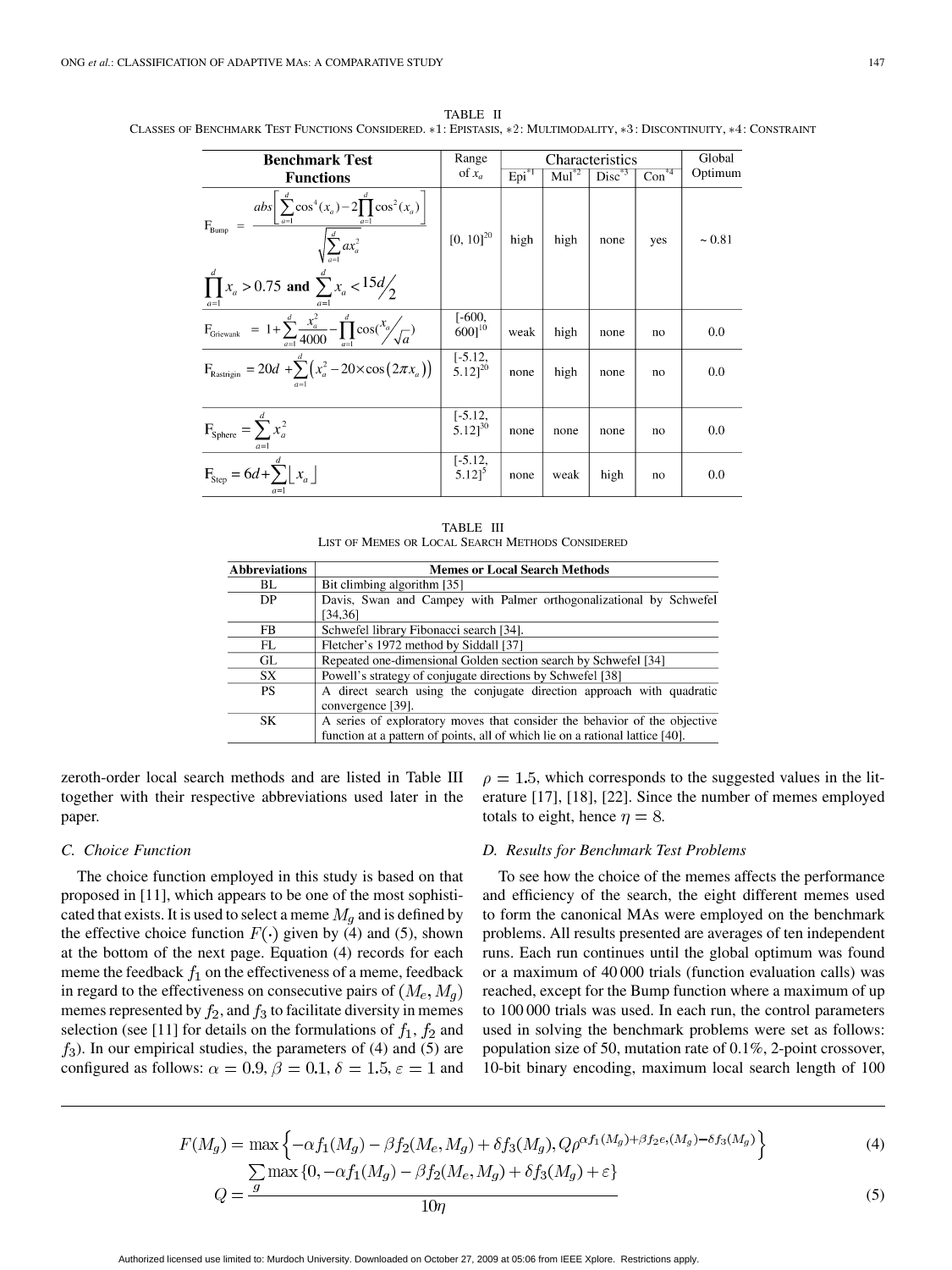|                               |          | <b>Bump Function</b><br>(Maximum) |      | <b>Griewank Function</b><br>(Minimum) |                | <b>Rastrigin Function</b><br>(Minimum) |                | <b>Sphere Function</b><br>(Minimum)            |                | <b>Step Function (Minimum)</b>                 |                |
|-------------------------------|----------|-----------------------------------|------|---------------------------------------|----------------|----------------------------------------|----------------|------------------------------------------------|----------------|------------------------------------------------|----------------|
| <b>Level Type</b>             |          | Mean at<br>100,000                | Rank | Mean at<br>40.000                     | Rank           | Mean at<br>40,000                      | Rank           | Eval. Count when<br>Global Optimum<br>is found | Rank           | Eval. Count when<br>Global Optimum<br>is found | Rank           |
| External-<br><b>Static</b>    | $S-E$    | 0.5641                            | 9    | 0.005250                              | 7              | 16.876                                 | 8              | 12593                                          | 9              | 23433                                          | 9              |
| Local -                       | QL1-L    | 0.6867                            | 7    | 0.525366                              | 12             | 84.97718                               | 13             | >40000                                         | 11             | 19504                                          | 8              |
| <i><b>Oualitative</b></i>     | $QL2-L$  | 0.6840                            | 8    | 0.010610                              | 9              | 18.62152                               | 6              | 8599                                           | 3              | 8942                                           | $\overline{4}$ |
| Global-<br><i>Qualitative</i> | $QL3-G$  | 0.7444                            | 1    | 0.000450                              | $\overline{2}$ | 18.05298                               | 5              | 8599                                           | 3              | 8056                                           | 1              |
| Global-                       | $QN1-G$  | 0.7358                            | 3    | 0.000062                              | $\mathbf{1}$   | 9.607814                               | $\mathbf{1}$   | 8193                                           | $\overline{2}$ | 9653                                           | 5              |
| <i><b>Ouantitative</b></i>    | $ON2-G$  | 0.7160                            | 5    | 0.006106                              | 8              | 14.52411                               | $\overline{4}$ | 9196                                           | 6              | 14329                                          | $\tau$         |
| Local-<br>Quantitative        | $ON3-L$  | 0.7378                            | 2    | 0.000558                              | $\overline{4}$ | 33.49291                               | $\overline{7}$ | 10194                                          | $\overline{7}$ | 12007                                          | 6              |
| Local-<br>Self-adaptive       | $S-L$    | 0.6985                            | 6    | 0.002863                              | 5              | 14.16887                               | $\overline{2}$ | 11792                                          | 8              | 28100                                          | 10             |
|                               | GA-BL    | 0.5275                            | 12   | 0.6137                                | 13             | 92.334                                 | 14             | >40000                                         | 14             | 8588                                           | $\overline{2}$ |
|                               | GA-DP    | 0.7278                            | 4    | 0.000516                              | 3              | 14.448                                 | 3              | 9098                                           | 5              | 8931                                           | $\overline{3}$ |
| Canonical<br>MAs              | GA-FB    | 0.5415                            | 11   | 19.096                                | 15             | 144.25                                 | 15             | >40000                                         | 16             | 25706                                          | 11             |
|                               | $GA-FI.$ | 0.5183                            | 13   | 0.00707                               | 10             | 69.863                                 | 9              | 6666                                           | 1              | >40000                                         | 14             |
|                               | GA-GL    | 0.5494                            | 10   | 22.646                                | 16             | 155.11                                 | 16             | >40000                                         | 15             | 25706                                          | 11             |
|                               | GA-PS    | 0.4990                            | 18   | 0.003378                              | 6              | 74.106                                 | 11             | 12292                                          | 10             | >40000                                         | 15             |
|                               | GA-SK    | 0.5062                            | 14   | 0.33862                               | 11             | 81.118                                 | 12             | 40000                                          | 13             | >40000                                         | 16             |
|                               | GA-SX    | 0.3642                            | 16   | 0.7861                                | 14             | 73.79                                  | 10             | >40000                                         | 12             | >40000                                         | 13             |

TABLE IV RESULTS FOR BENCHMARK TEST PROBLEM

evaluations and the probability of applying local search on a parent chromosome is set to unity.

The results obtained from our studies on the benchmark test problems are presented in Table IV. In the case where an algorithm manages to locate the global optimum of a benchmark problem, the number of evaluation count presented indicates the effort taken to reach this optimum solution. Otherwise, the best fitness averaged over ten runs is presented. Further, the canonical MAs and adaptive MAs are ranked according to their ability to produce high-quality solutions on the benchmark problems under the specified computational budget. The search traces of the best performing canonical MA and adaptive MA, together with the worst performing canonical MA on each benchmark function are also revealed in Figs. 6–10. Note that in all the figures, results are plotted against the total number of function calls made by the combined genetic and local searches. These numerical results obtained are analyzed according to the following aspects.

- *Robustness and Search Quality*—the capability of the strategy to generate search performances that are competitive or superior to the best canonical MA (from among the pool considered), on different problems and the capability of the strategy to provide high quality solutions.
- *Computational Cost*—the computational effort needed by the different adaptive MAs.

*1) Robustness and Search Quality:* From the results (see Table IV and Figs. 6–10), it is worth noting that the ranking of the adaptive MA strategies are relatively higher than most canonical MAs for the majority of the benchmark problems, implying that adaptive MAs generally outperform canonical



Fig. 6. Search traces for maximizing 20-dimensional Bump function.

MAs for these benchmark problems. This demonstrates the effectiveness of adaptive MAs in providing robust search performances, suggesting the basis for the increasing research interests in developing new adaptive MA strategies.

From the search traces, it is worth noting that the adaptive strategies gradually "learn" the characteristics of the problem, i.e., the strengths and weaknesses of the different memes to tackle the problem in hand, suggesting why it is inferior to some canonical MAs during the early stages of the search. This is referred to as the learning stage in [[17\]](#page-10-0). After this initial training stage, most of the best adaptive MAs were observed to outperform even the best canonical MAs on each benchmark function (see Figs. 6–8). The only exception is on the Sphere test function. While any adaptive MA takes effort to learn about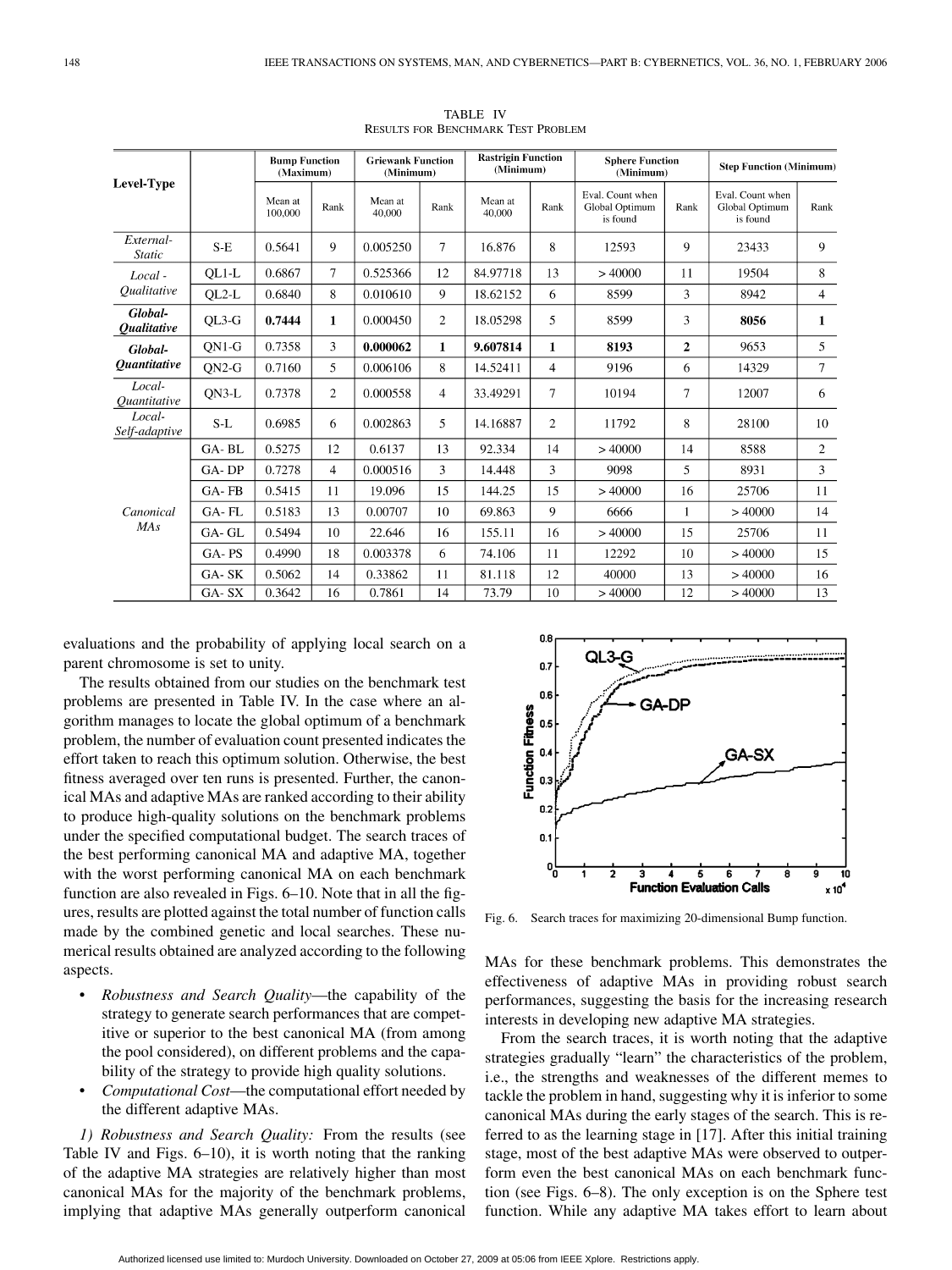

Fig. 7. Search traces for minimizing 10-dimensional Griewank function.



Fig. 8. Search traces for minimizing 20-dimensional Rastrigin function.



Fig. 9. Search traces for minimizing 30-dimensional Sphere function.

the different memes employed, the canonical MA using FL had already converged to the optimum of the unimodal quadratic sphere function since as a quasi-Newton method, it is capable of locating the global/local optimum of the unimodal quadratic Sphere function rapidly. The reader is referred to [\[17](#page-10-0)] for greater details on such observations where it was demonstrated that an increase in the size of memes employed in the adaptive MAs results in greater learning time.



Fig. 10. Search traces for minimizing 5-dimensional Step function.

TABLE V NORMALIZED COMPUTATIONAL COST RELATIVE TO S-E ON BENCHMARK PROBLEMS

|         | Bump<br>Function | Rastrigin<br>Function | Griewank<br>Function | Sphere<br>Function | Step<br>Function |
|---------|------------------|-----------------------|----------------------|--------------------|------------------|
| $S-E$   |                  |                       |                      |                    |                  |
| $QL1-L$ | 1.02             | 1.04                  | 1.03                 | 1.04               | 1.04             |
| $QL2-L$ | 1.01             | 1.05                  | 1.05                 | 1.05               | 1.05             |
| $OL3-G$ | 1.04             | 1.09                  | 1.06                 | 1.09               | 1.09             |
| $ON1-G$ | 1.03             | 1.11                  | 1.12                 | 1.11               | 1.12             |
| $ON2-G$ | 1.05             | 1.15                  | 1.13                 | 1.18               | 1.15             |
| $ON3-L$ | 1.10             | 1.20                  | 1.18                 | 1.23               | 1.20             |
| $S-L$   | 1.01             | 1.05                  | 1.06                 | 1.05               | 1.06             |

In general, all the adaptive MA strategies surveyed were capable of selecting memes that matches the problem appropriately throughout the search, thus producing search performances that are competitive or superior to the canonical MAs on the benchmark problems. It is notable that external-level adaptation fares relatively poorer than local and global-level adaptations. This makes good sense since external-level adaptation does not involve any "learning" on the characteristics of the problem during a search. Particularly, global-level adaptation results in the best search performance among all forms of adaptations considered. This is evident in Table IV where global-level adaptation was ranked the best among all other adaptive MA strategies on all the benchmark problems considered.

*2) Computational Cost:* Among the adaptive MA strategies, S-E MA incurs minimum extra computational cost over the canonical MA since it does not make use of any historical knowledge but selects the meme randomly. For the sake of brevity, we compare the computational costs of the adaptive MA strategies relative to S-E and tabulated them in Table V.

Generally, qualitative adaptive MAs, i.e., QL1-L, QL2-L, QL3-G, and self-adaptive MA, i.e., S-L, consume only slightly higher computational cost than the S-E. The extra effort is a result of the mechanisms used to choose a suitable meme using historical knowledge at each decision point. Note that QL3-G incurs slightly more computational cost than QL1-L, QL2-L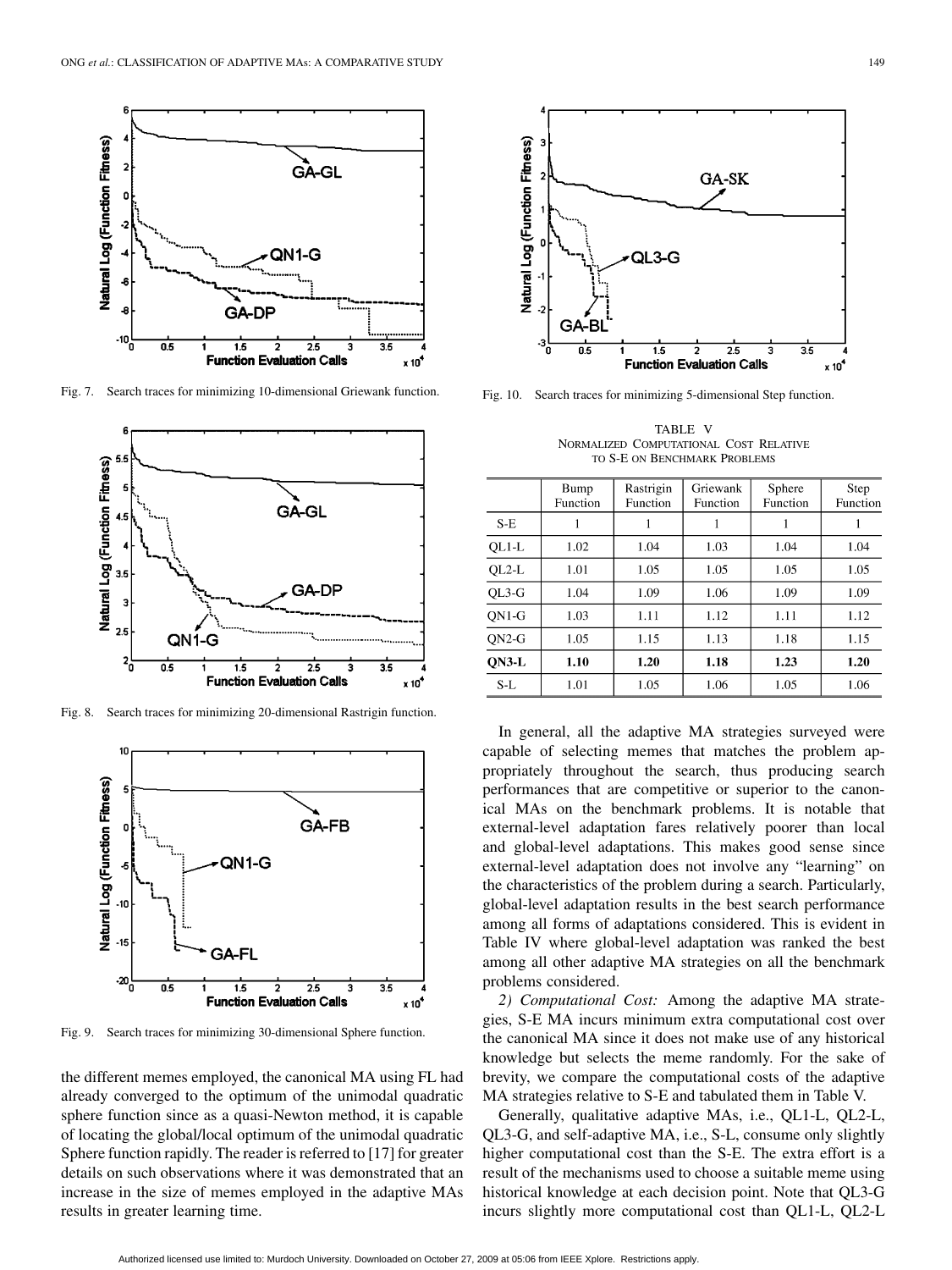<span id="page-9-0"></span>since greater effort is required in the former's tabu-search mechanism to select memes. Overall, since quantitative adaptive MAs, i.e., QN1-G, QN2-G, QN3-L, involve the use of choice-functions in the process of selecting memes, they incur the highest computational costs in comparison. Furthermore, QN3-L is found to require more effort than the others, since it involves the additional distance measure mechanism used in its strategy. Nevertheless, it is worth noting that on the whole, the differences in computational costs between the various adaptive MA strategies may be considered as relatively insignificant.

# VI. CONCLUSION

The limited amount of theory and *a priori* knowledge currently available for the choice of memes to best suit a problem has paved the way for research on developing adaptive MAs for tackling general optimization problems in a robust manner. In this paper, a classification of adaptive MAs based on types and levels of adaptation has been compiled and presented. An attempt to analyze the global convergence properties of adaptive MAs according to their level of adaptations was also presented. Empirical study on adaptive MAs was also presented according to their type-level adaptations. Numerical results obtained on representatives of adaptive MAs with different type-level adaptations using a range of commonly used benchmark functions of diverse properties indicate that the forms of adaptive MAs considered are capable of generating more robust search performances than their canonical MAs counterparts. More importantly, adaptive MAs are shown to be capable of arriving at solution qualities that are superior to the best canonical MAs more efficiently. In addition, among the various categories of adaptive MAs, the global-level MA adaptation appears to outperform others considered.

Clearly there is much ground for further research efforts to discover ever more successful adaptive MAs. From our investigations conducted, we believe there are strong motivations to warrant further research in the areas of memes adaptations.

- The success of global-level adaptation schemes may be attributed to its ease of implementations and the uniformity in the local and global landscapes of the test problems considered. On the other hand, there are insufficient research attempts on other forms of adaptations in MAs. This suggests a need for greater research efforts on local-level and self-adaptive MA adaptations. Some of the experiences gained from global-level adaptation may also apply to other forms of adaptive MAs. For example, besides the simple credit assignment mechanisms used in [[13\]](#page-10-0) and [\[20\]](#page-10-0), more sophisticated mechanisms such as in [[11\]](#page-10-0) and [\[12](#page-10-0)] may be tailored for self-adaptive MAs. Further, statistical measure may then be used to characterize fitness landscapes or neighborhood structures [[41\]](#page-10-0), [[42\]](#page-10-0) and the success of the memes on them. Subsequently, knowledge about the diverse neighborhood structures of the problem in hand may be gathered during the evolutionary search process and choice of memes is then achieved by matching memes to neighborhood structures.
- Thus far, little progress has been made to enhance our understanding on the behavior of MAs from a theoretical point of view. It would be more meaningful to pro-

vide some transparency on the choice of memes during the adaptive MAs search, see for example [[20\]](#page-10-0). Greater efforts may be expended on discovering rules to enhance our understanding on when and why a particular meme or a sequence of memes should be used constructively, given a particular problem or landscape of known properties. Knowledge derived in this form would help fulfill the human-centered criterion. Besides, domain specialists can manually validate these rules and also use them to enhance their knowledge of the problem domain. This will pave the way for further theoretical developments of MAs and the designs of successful novel memes.

- Most work on meme adaptations have concentrated on using the improvements in solution quality against how much effort incurred to express the capability of memes to search on a problem. Nevertheless, more effective credit assignment mechanisms and rewards should be considered and explored.
- Besides the issue on choice of memes in MAs, a number of other core issues affecting the performance of MAs including interval, duration and intensity of local search have been studied in recent years. Most of these are related to balancing the computational time between local and genetic search [\[21](#page-10-0)], [[43\]](#page-10-0). While researchers often experiment with each issue separately, it would be worthwhile to explore how they may be used together to optimize the performance of MAs. For instance, given a fixed time budget, by monitoring the status of a search and the remaining time budget, one may use it as a basis to make decisions on the choice of memes and local/global search ratio. This in turn helps to define the local search interval and duration online throughout the entire evolutionary search.
- Last but not least, it would be interesting to extend the efforts on choice of memes in MAs to multicriteria, multiobjective, and constrained optimization problems, for example, developing appropriate reward measures and credit assignment mechanisms.

#### ACKNOWLEDGMENT

The authors wish to thank the anonymous referees and editors for their constructive comments on an earlier draft of this paper. They would also like to thank the Intelligent Systems Centre of Nanyang Technological University for their support in this work.

#### **REFERENCES**

- [1] D. E. Goldberg, *Genetic Algorithms in Search, Optimization and Machine Learning*. Reading, MA: Addison-Wesley, 1989.
- [2] L. O. Hall, B. Ozyur, and J. C. Bezdek, "The case for genetic algorithms in fuzzy clustering," in *Proc. Int. Conf. Information Processing and Management of Uncertainty in Knowledge-Based Systems*, Jul. 1998, pp. 288–295.
- [3] J. J. Grefenstette, "Optimization of control parameters for genetic algorithms," *IEEE Trans. Syst., Man, Cybern.*, vol. SMC-16, no. 1, pp. 122–128, Jan./Feb. 1986.
- [4] M. Srinivas and L. M. Patnaik, "Adaptive probabilities of crossover and mutation in genetic algorithms," *IEEE Trans. Syst., Man, Cybern.*, vol. 24, no. 4, pp. 17–26, Apr. 1994.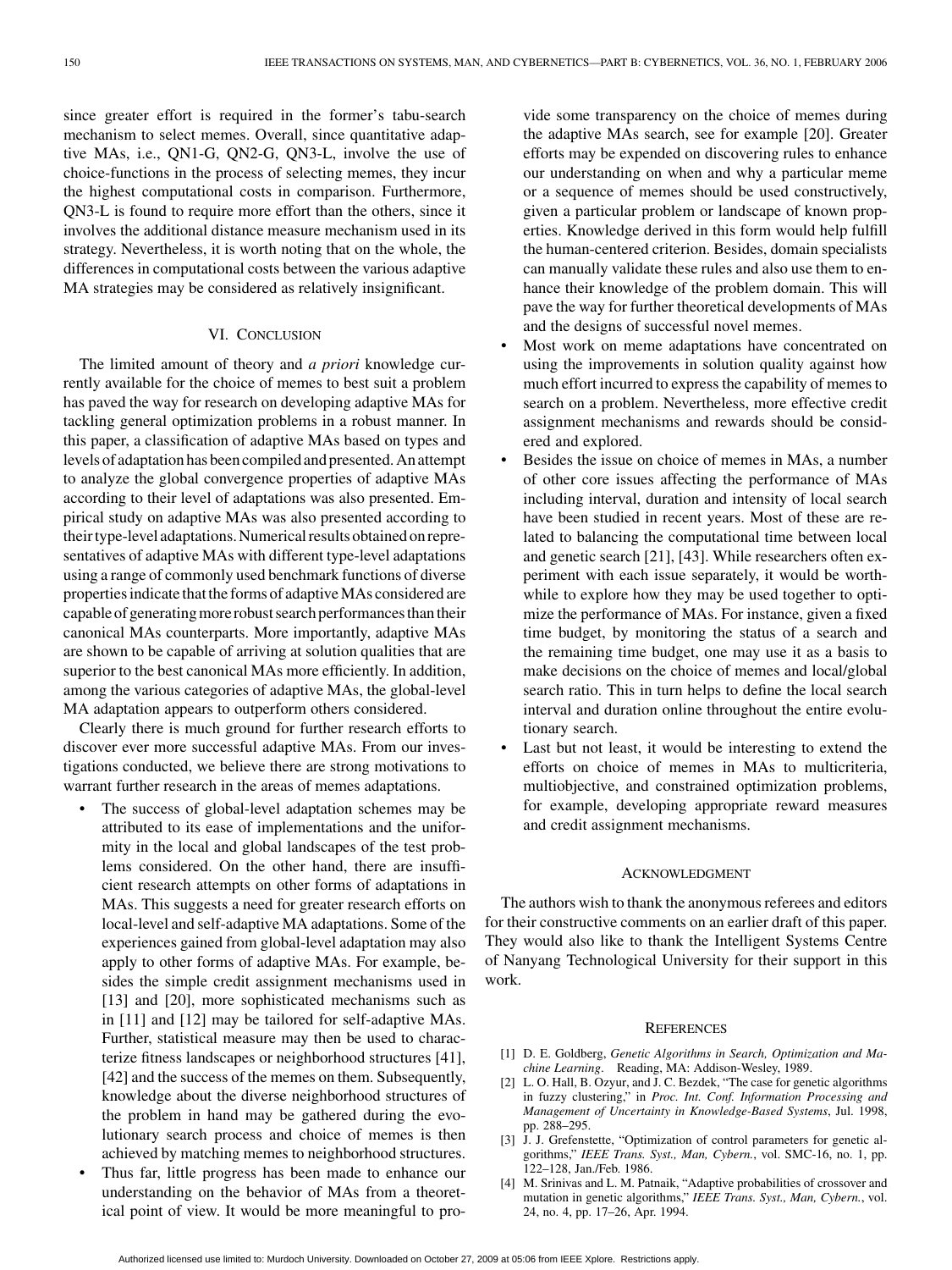- <span id="page-10-0"></span>[5] Z. Bingul, A. Sekmen, and S. Z. Sabatto, "Evolutionary approach to multi-objective problems using adaptive genetic algorithms," in *Proc. IEEE Int. Conf. Systems, Man, and Cybernetics*, vol. 3, Oct. 2000, pp. 1923–1927.
- [6] R. Hinterding, Z. Michalewicz, and A. E. Eiben, "Adaptation in Evolutionary Computation: A Survey," in *IEEE International Conference on Evolutionary Computation*. Piscataway, NJ: IEEE Press, Apr. 1997, pp. 65–69.
- [7] A. E. Eiben, R. Hinterding, and Z. Michalewicz, "Parameter control in evolutionary algorithm," *IEEE Trans. Evol. Comput.*, vol. 3, pp. 124–141, Jul. 1999.
- [8] J. A. Miller, W. D. Potter, R. V. Gandham, and C. N. Lapena, "An evaluation of local improvement operators for genetic algorithms," *IEEE Trans. Syst., Man, Cybern.*, vol. 23, pp. 1340–1351, Sep./Oct. 1993.
- [9] A. Torn and A. Zilinskas, *Global Optimization*. Berlin, Germany: Springer-Verlag, 1989, vol. 350, Lecture Notes in Computer Science.
- [10] W. E. Hart, "Adaptive Global Optimization With Local Search," Ph.D. dissertation, Univ. of California, San Diego, 1994.
- [11] P. Cowling, G. Kendall, and E. Soubeiga, "A hyperheuristic approach to scheduling a sales summit," in *PATAT 2000*, Springer Lecture Notes in Computer Science, Konstanz, Germany, Aug. 2000, pp. 176–190.
- [12] G. Kendall, P. Cowling, and E. Soubeiga, "Choice function and random hyperheuristics," in *Proc. 4th Asia-Pacific Conference on Simulated Evolution and Learning*, Singapore, Nov. 2002, pp. 667–671.
- [13] N. Krasnogor, B. Blackburne, J. D. Hirst, and E. K. N. Burke, "Multimeme algorithms for the structure prediction and structure comparison of proteins," in *Parallel Problem Solving From Nature*, 2002, Lecture Notes in Computer Science.
- [14] N. Krasnogor, "Studies on the Theory and Design Space of Memetic Algorithms," Ph.D., Faculty of Comput., Math., and Eng., Univ. of the West of England, Bristol, U.K., 2002.
- [15] J. E. Smith *et al.*, "Co-evolution of memetic algorithms: Initial investigations," in *Parallel Problem Solving From Nature—PPSN VII*, G. Guervos *et al.*, Eds. Berlin, Germany: Springer, 2002, vol. 2439, Lecture Notes in Computer Science, pp. 537–548.
- [16] Y. S. Ong, "Artificial Intelligence Technologies in Complex Engineering Design," Ph.D. dissertation, Sch. Eng. Sci., Univ. Southampton, Southampton, U.K., 2002.
- [17] Y. S. Ong and A. J. Keane, "Meta-Lamarckian in memetic algorithm," *IEEE Trans. Evol. Comput.*, vol. 8, pp. 99–110, Apr. 2004.
- [18] N. Zhu, Y. S. Ong, K. W. Wong, and K. T. Seow, "Using memetic algorithms for fuzzy modeling," *Austral. J. Intell. Inform. Process. (Special Issue on Intelligent Technologies)*, vol. 8, no. 3, pp. 147–154, Dec. 2004.
- E. K. Burke, G. Kendall, and E. Soubeiga, "A tabu search hyperheuristic for timetabling and rostering," *J. Heuristics*, vol. 9, no. 6, 2003.
- [20] J. E. Smith, "Co-evolving memetic algorithms: A learning approach to robust scalable optimization," in *IEEE Congress on Evolutionary Computation*. Piscataway, NJ: IEEE Press, 2003, vol. 1, pp. 498–505.
- [21] H. Ishibuchi, T. Yoshida, and T. Murata, "Balance between genetic search and local search in memetic algorithms for multiobjective permutation flowshop scheduling," *IEEE Trans. Evol. Comput.*, vol. 7, pp. 204–223, Apr. 2003.
- [22] S. G. Byron and W. Joel, *Introduction to Optimization Theory*, ser. International Series in Industrial and Systems Engineering. Englewood Cliffs, NJ: Prentice-Hall, 1973.
- [23] R. Dawkin, *The Selfish Gene*. Oxford, U.K.: Oxford Univ. Press, 1976.
- [24] M. D. McKay, R. J. Beckman, and W. J. Conover, "A comparison of three methods for selecting values of input variables in the analysis of output from a computer code," *Technometrics*, vol. 21, no. 2, pp. 239–245, 1979.
- [25] A. E. Eiben, E. H. L. Aarts, and H. K. M. Van, "Global convergence of genetic algorithms: A Markov chain analysis," in *Proc. 1st Int. Conf. Parallel Problem Solving from Nature (PPSN)*, 1991, pp. 4–12.
- [26] G. Rudolph, "Convergence analysis of canonical genetic algorithms," *IEEE Trans. Neural Netw.*, vol. 5, pp. 96–101, 1994.
- [27] J. Suzuki, "A Markov chain analysis on simple genetic algorithms," *IEEE Trans. Syst., Man, Cybern.*, vol. 25, pp. 655–659, Apr. 1995.
- [28] Y. J. Cao and Q. H. Wu, "Convergence analysis of adaptive genetic algorithm," in *Genetic Algorithms in Engineering Systems Conf.: Innovations and Applications*, Sep. 1997, pp. 85–89.
- [29] B. Li and W. Jiang, "A novel stochastic optimization algorithm," *IEEE Trans. Syst., Man, Cybern.*, vol. 30, pp. 193–198, Feb. 2000.
- [30] M. Iosifescu, *Finite Markov Processes and Their Application*. New York: Wiley, 1980.
- [31] C. A. Floudas, P. M. Pardalos, C. Adjiman, W. R. Esposito, Z. H. Gümüs, S. T. Harding, J. L. Klepeis, C. A. Meyer, and C. A. Schweiger, *Handbook of Test Problems in Local and Global Optimization* Dordrecht, The Netherlands, 1999.
- [32] A. O. Griewank, "Generalized descent for global optimization," *J. Optim. Theory Applicat.*, vol. 34, pp. 11–39, 1981.
- [33] A. J. Keane. (2002) The OPTIONS Design Exploration System User Guide and Reference Manual. [Online]. Available: http://www.soton.ac.uk/~ajk/options.ps
- [34] H. P. Schwefel, *Evolution and Optimum Seeking*. New York: Wiley, 1995.
- [35] L. Davis, "Bit climbing, representational bias, and test suite design," in *Proc. 4th Int. Conf. Genetic Algorithms*, 1991, pp. 18–23.
- [36] W. H. Swann, *A Report on the Development of a New Direct Searching Method of Optimization*. Middleborough, U.K.: ICI CENTER Instrument Laboratory, 1964.
- [37] R. Fletcher, "A new approach to variable metric algorithm," *Comput. J.*, vol. 7, no. 4, pp. 303–307, 1964.
- [38] M. J. D. Powell, "An efficient method for finding the minimum of a function of several variables without calculating derivatives," *Comput. J.*, vol. 7, no. 4, pp. 303–307, 1964.
- [39] R. Hooke and T. A. Jeeves, "Direct search solution of numerical and statistical problems," *J. ACM*, vol. 8, no. 2, pp. 212–229, Apr. 1961.
- [40] J. A. Nelder and R. Meade, "A simplex method for function minimization," *Comput. J.*, vol. 7, pp. 308–313, 1965.
- [41] T. Jones, "Evolutionary Algorithms, Fitness Landscapes and Search," Ph.D. dissertation, Univ. of New Mexico, Albuquerque, NM, 1995.
- [42] P. Merz and B. Freisleben et al., "Fitness landscapes and memetic algorithm design," in *New Ideas in Optimization*, D. Corne *et al.*, Eds. New York: McGraw-Hill, 1999, pp. 245–260.
- [43] N. K. Bambha, S. S. Bhattacharyya, J. Teich, and E. Zitzler, "Systematic integration of parameterized local search into evolutionary algorithms," *IEEE Trans. Evol. Comput.*, vol. 8, pp. 137–154, 2004.



**Yew-Soon Ong** received the Bachelor's and Master's degrees in electrical and electronics engineering from Nanyang Technology University, Singapore, in 1998 and 1999, respectively, and the Ph.D. degree from he Computational Engineering and Design Center, University of Southampton, Southampton, U.K., in 2003.

He is currently an Assistant Professor with the School of Computer Engineering, Nanyang Technological University. His research interests lie in evolutionary computation spanning: design optimization, surrogate-assisted evolutionary al-

gorithms, memetic algorithms, evolutionary computation in dynamic and uncertain environments, response surface methods for data modeling, and grid-based computing.



**Meng-Hiot Lim** received the B.Sc., M.Sc., and Ph.D. degrees from the University of South Carolina, Columbia.

He joined the faculty at the School of Electrical and Electronics Engineering, Nanyang Technological University, Singapore, in 1989, where he is currently an Associate Professor. His research interests include computational intelligence, combinatorial optimization, web-based applications, evolvable hardware systems, reconfigurable circuits and architecture, computational finance, and graph

theory. He has co-edited a volume on Recent Advances in Simulated Evolution and Learning published by World Scientific Publishing.

Dr. Lim is an Associate Editor of the IEEE TRANSACTIONS ON SYSTEMS, MAN, AND CYBERNETICS—PART C: APPLICATIONS AND REVIEWS.